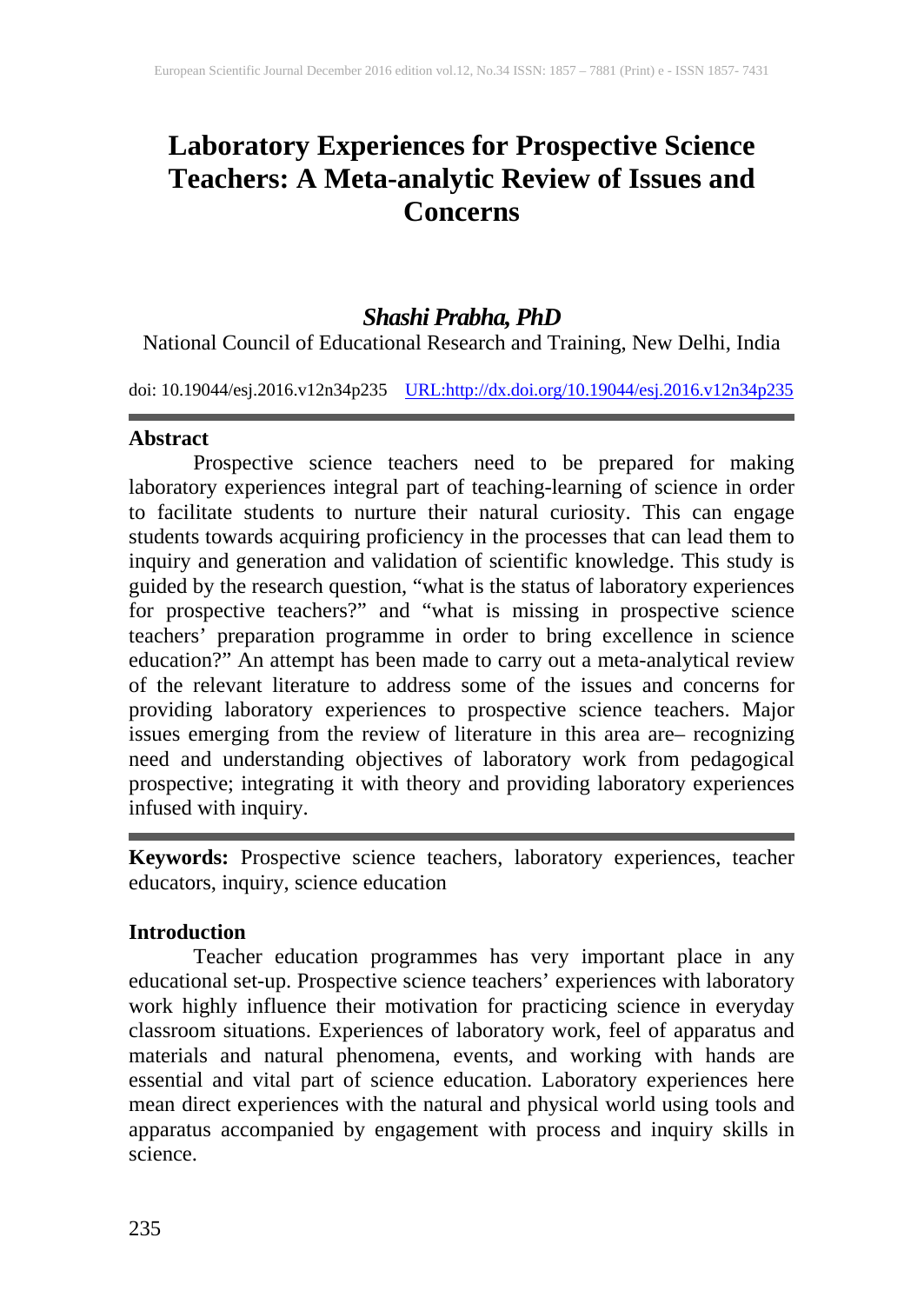Prospective science teachers understanding about laboratory experiences have great implications for teaching-learning of science. Their perceptions of learning and teaching of science influence the way they approach classroom situations and learning needs of the learners. Therefore, they need to be prepared for making laboratory experiences integral part of teaching-learning of science in order to facilitate students to nurture their natural curiosity and engage them towards acquiring proficiency in the processes that can lead them to inquiry and generation and validation of scientific knowledge.

After starting the job, teachers get limited opportunities to enrich their laboratory experiences. Moreover, the inadequacies of prospective teacher education cannot be compensated by in-service education.

Laboratory work is the distinctive feature of science education. Laboratory work helps students to have meaningful understanding about scientific concepts and enhances students' motivation to learn science (Hofstein & Lunetta 2004; Lunetta, Hofstein & Clough, 2007). Roth (1994) holds the opinion that although laboratories have long been recognized for their potential to facilitate the learning of science concepts and skills, this potential has yet to be realized.

The first-hand experiences obtained through experimental work imprints a permanent impression on the mind of the learners. The kind of experiences provided by the laboratory work cannot be replaced by any other task. Well-planned laboratory experiences have great potential to attract our young generation into science courses (NCERT, 2013). Creating learning environment that encourages inquiry; engages them with meaningful laboratory experiences is of paramount importance to arouse and sustain their interest in science. Engaged with the laboratory work, prospective science teachers should be given ample opportunities to inquire, participate and practice in a collaborative set up with their peers and teacher educators.

This study is guided by the research question, "what is the status of laboratory experiences for prospective teachers?" and "what is missing in prospective science teachers' preparation programme in order to bring excellence in science education?" In this context, an attempt has been made to carry out a meta-analytical review of the relevant literature to address some of the issues and concerns for providing laboratory experiences to prospective science teachers.

#### **Need of laboratory experiences for prospective science teachers**

Many researchers have recognized and realised the need of laboratory experiences for prospective teachers. Emphasising on the need of laboratory experiences, Hofstein and Lunetta (2004) say that the laboratory has been given a central and distinctive role in science education, and science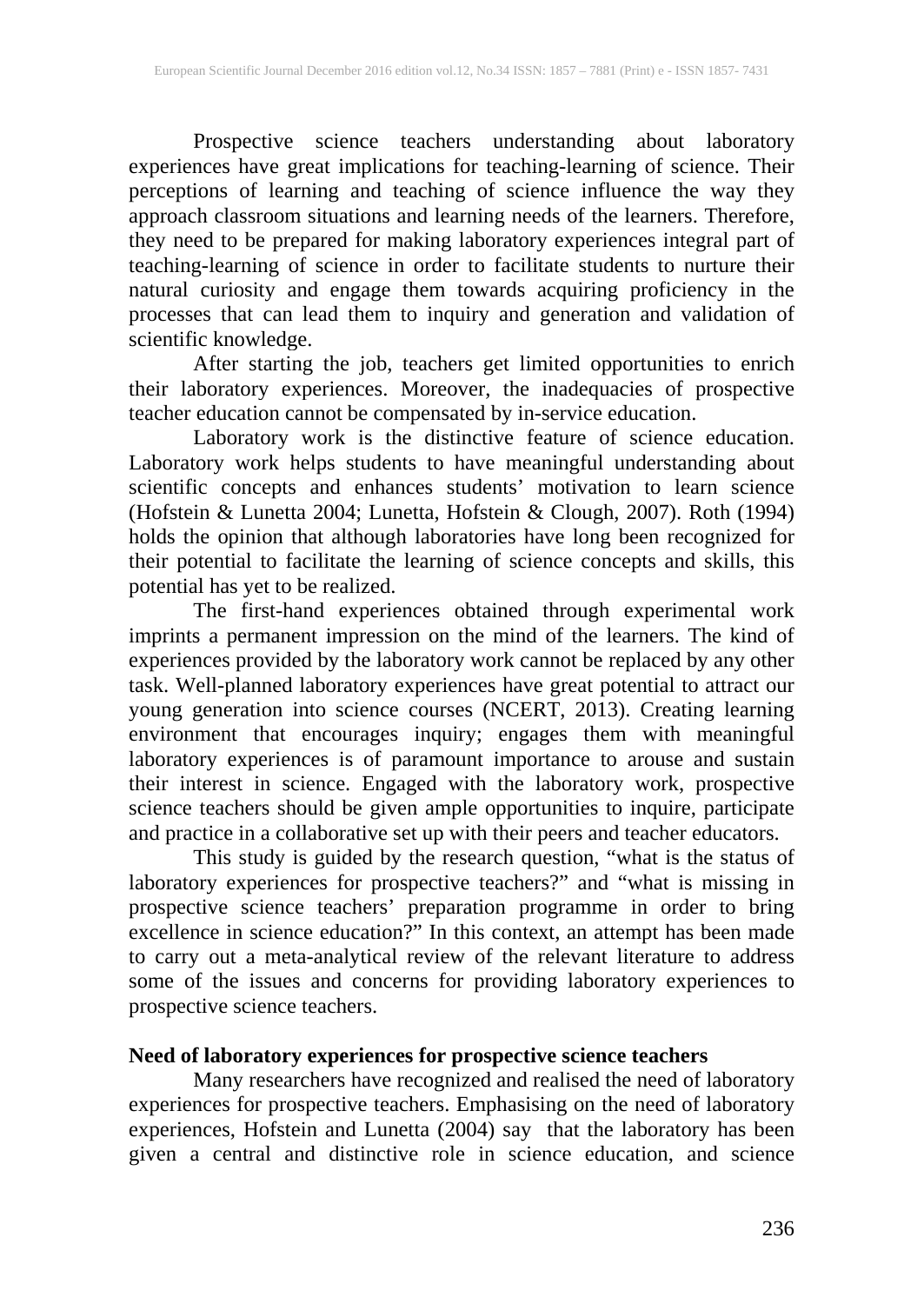educators have suggested that rich benefits in learning accrue from using laboratory activities. In the context of adding value to physics laboratories for the prospective science teachers, Jarrett et al. (2010) observe that they will be responsible for laying the foundations of understanding of hundreds of students, so the quality of their conceptual understanding is of utmost importance. However, unlike other physicists and chemists, they are increasingly likely to be the most qualified and knowledgeable individuals in their workplace, so any misunderstandings are likely to go unchallenged and be passed on to their students.

Dillon (2008) suggests that improvements to laboratory work practices need to be addressed at teacher education level. In particular, teachers should be trained to identify effectiveness by better understanding of: a) What is learnt; b) What processes consciously go on in students' minds, when putting into operation, procedures and methods as well as developing models and theories. This should lead to an improved image of science and a better motivation for it.

Some researchers have reported that practical work can increase students' sense of ownership of their learning and can increase their motivation (Johnstone and Al-Shuaili, 2001). An ideal science learning environment would be one where students are encouraged to feel like practicing scientist—questioning, investigating, testing, evaluating and constructing explanations in such a way that spirit of inquiry and nature of science pervades in all teaching-learning situations.

If prospective teachers do not get opportunities to design activities, experiments, working models, and projects, they have to face lots of difficulties in managing laboratory experiences for their students. In a study Bektas et al.(2011) found that pre-service (prospective) chemistry teachers could not identify laboratory equipment and did not know their functions appropriately. They suggest that in order to design an effective chemistry instruction, laboratory equipment and their functions should be emphasized in chemistry teacher education programs more deeply. Dung (1989) argues that most biology teachers have come through undergraduate science programs without ever having engaged in research activities. The research experience is important in order to convey to students the true nature of experience is important in order to convey to students the true nature of scientific research.

Moreover, learning only to facilitate students perform experiments and activities cannot be of much help in developing inquiry in students. Involving students in planning, designing, improvising, innovating and executing various laboratory works in a manner that it can arouse and sustain their curiosity in natural phenomena, is learnt from practice.

In prospective science teacher education programme, we are not only training prospective science teachers, we also are educating future citizens of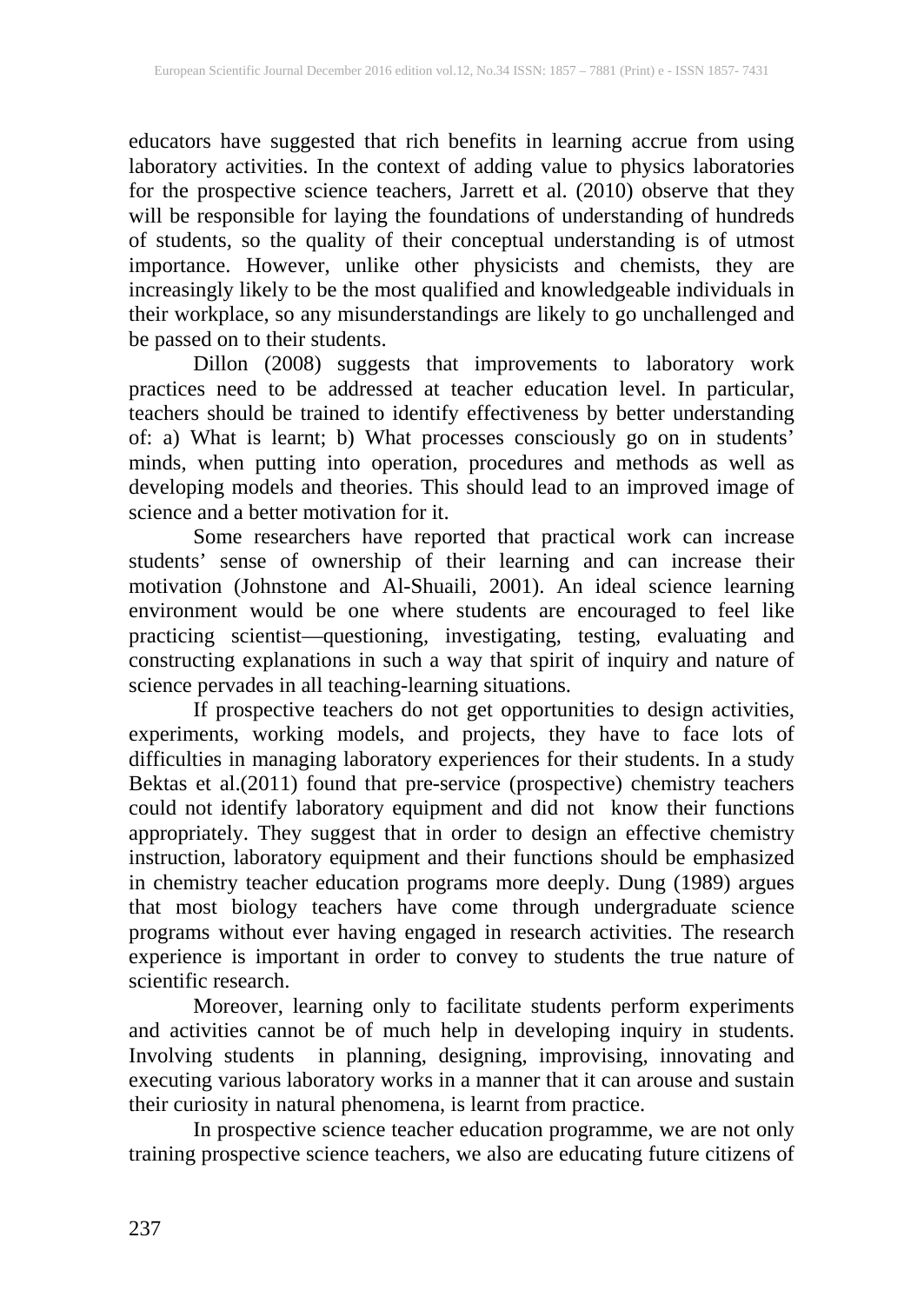an increasingly technological world. They need to be trained the way they are expected to teach their students.

### **Objectives of Laboratory work**

Review of the literature show that many objectives can be achieved by providing laboratory experience to students and the prospective teachers. Shulman and Tamir, in the *Second Handbook of Research on Teaching*  (Travers, ed., 1973) listed five groups of objectives that may be achieved through the use of the laboratory in science classes:

1. skills– manipulative, inquiry, investigative, organizational, communicative

2. concepts– for example, hypothesis, theoretical model, taxonomic category

3. cognitive abilities– critical thinking, problem solving, application, analysis, synthesis

4. understanding the nature of science– scientific enterprise, scientists and how they work, existence of a multiplicity of scientific methods, interrelationships between science and technology and among the various disciplines of science

5. Attitudes– for example, curiosity, interest, risk taking, objectivity, precision, confidence, perseverance, satisfaction, responsibility, consensus, collaboration, and liking science.

Kolb and Kolb (2005) and Sa´nchez and Valca´rcel (1999) hold the view that knowledge of objectives is considered to be the cornerstone for implementing practical work in physics teaching at the school level. Nivalainen et al. (2013) believe that pre service teachers' understanding of the objectives of practical work can most effectively be developed by offering them new and successful experiences of it.

National Research Council (2006) identifies one of the important goals for laboratory experiences in science is increased understanding of the nature of science. Laboratory experiences may help students to understand the values and assumptions inherent in the development and interpretation of scientific knowledge, such as the idea that science is a human endeavor that seeks to understand the material world and those scientific theories, models, and explanations change over time on the basis of new evidences. America's lab Report argues that having only one context for content acquisition (the teacher or the text) works against the goal of understanding the nature of science, for the students tend to see science as an immutable facts dispensed to a passive audience by an authority who knows all (Lemke, 1990, in NRC, 2006). Bransford and Schwartz (2001) observe that learning is also improved when it is taught in multiple contexts. When students encounter the same learning in a variety of instructional contexts, including direct instruction,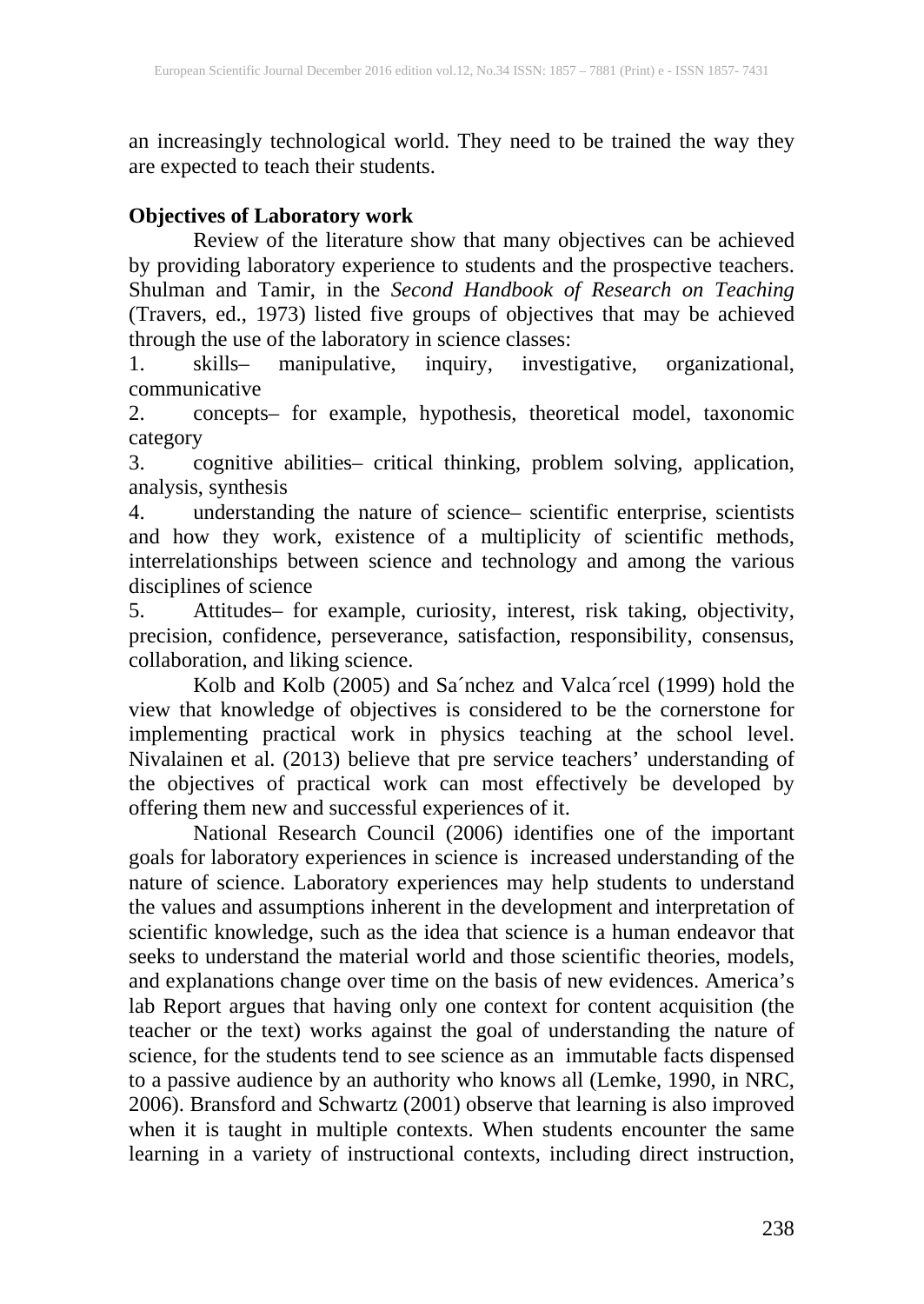laboratory activities, and discussions, they are more apt to come to a deeper and more complete understanding of it (Bransford and Schwartz, 2001; in NRC 2006).

Textbook of Pedagogy of Science (NCERT, 2013) suggests that use of laboratory must be focused towards achieving the objectives of developing (a) cognitive abilities, i.e. principles and laws discussed in the classroom may precede or follow the laboratory work or it may be carried out during discussion; (b) process skills of science; (c) scientific attitude and (d) understanding nature of science.

Laboratory work helps students to have meaningful understanding about scientific concepts and enhances students' motivation to learn science (Hofstein & Lunetta 2004; Lunetta, Hofstein & Clough, 2007). Lazarowitz & Tamir (1994) argue that laboratory work can help in addressing alternative concepts of learners. They reason that the scientific discussions held during the laboratory work help to define the misconceptions entertained by the students. Furthermore, laboratory work provides concrete experiences and opportunities for students to face their own misconceptions. Berry, Mulhall, Gunstone and Loughran (1999) suggest that predicting the outcome of experiments increases cognitive engagement. Cox and Junkin III (2002) required their students to make predictions, describe their observations or explain observations and results.

However, in majority of the classes, laboratory work is carried out for verification of scientific laws and theories. According to a research conducted by Kang and Wallace (2005), teachers perceive laboratory work solely as an activity for the purpose of verification.

Prospective teachers should be given opportunities to reflect and enhance their understanding of the objectives of laboratory experiences from pedagogical prospective. They may make their students explicitly clear about the general objectives of the laboratory work and the necessary safety measures to be taken in laboratory work. Working on the laboratory tasks, students should be facilitated to arrive at conclusion on their own and thus recognize the objectives pertaining to a particular activity, experiment or project to relate them with relevant scientific concepts.

Prospective science education programme rarely address laboratory experience to empower them for facilitating laboratory work for students. It should be realized that laboratory work is much more than setting up apparatus, performing experiments prescribed in the syllabus and managing students' records. It includes a wide range of experiences with experiments, activities, demonstrations, projects and improvised apparatus incorporating students' ideas and reflections. How to integrate laboratory work with theoretical aspects of science and textbook material, and how to use these work to lead students to inquiry, are some other important issues.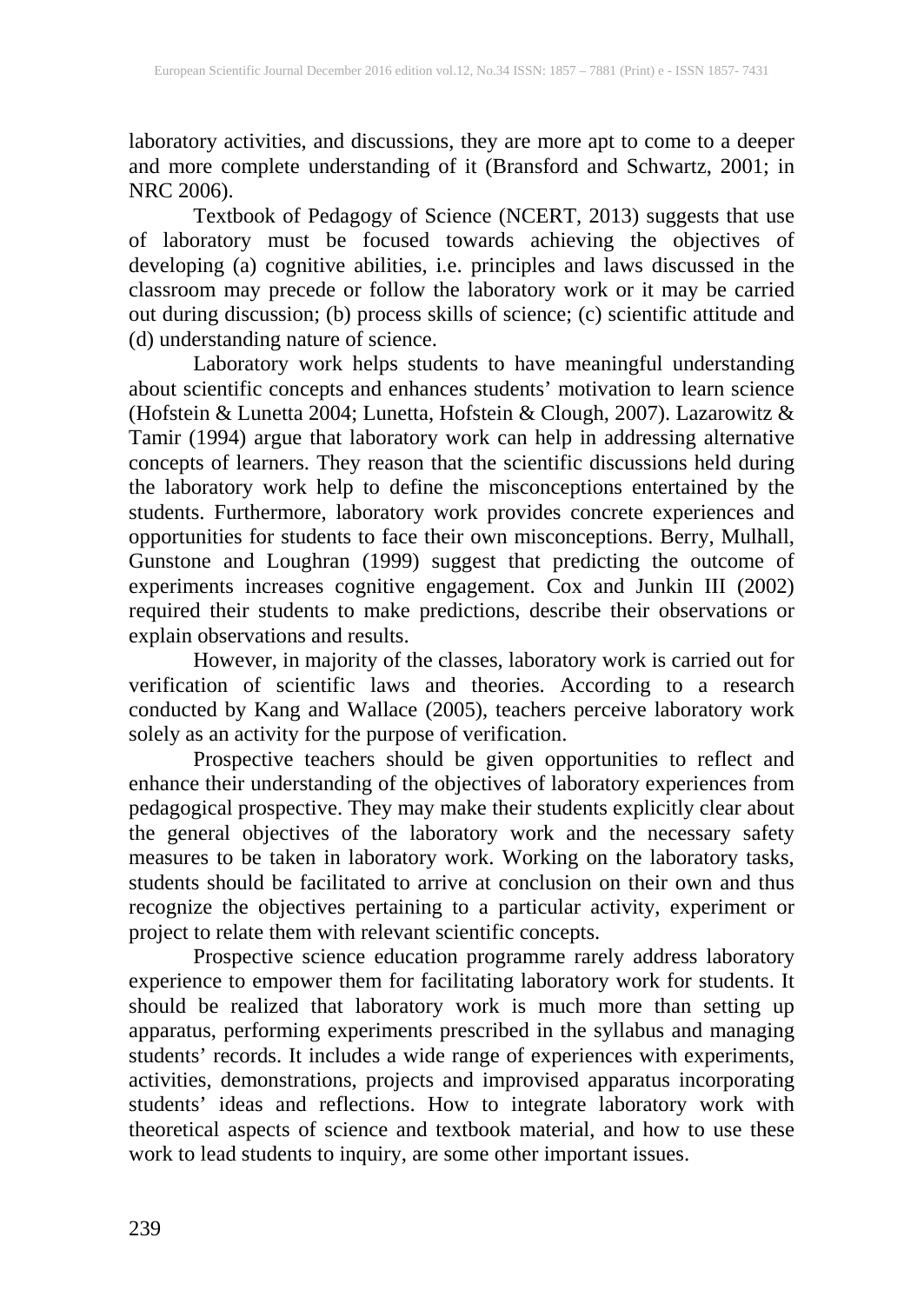To sum up, the need to be proficient in performing the experiments, activities given in the textbooks and their organization in the laboratory or classroom through active involvement of students can be fulfilled if prospective science teachers are empowered to :

• identifying students' learning needs, styles, and contexts for facilitating them to work as per their choice, e.g. choosing alternative experiments and activity;

• Encouraging students to inquire, construct explanations and arguments and evaluate alternative explanations based on the evidences;

• Addressing pedagogical issues pertaining to integration of laboratory experiences with the theoretical concepts and day-to-day life;

• Addressing naïve concepts and misconceptions of students through organization of discrepant events;

• Assessing laboratory experiences;

• setting up the apparatus for the experiments and checking their functionality;

arranging materials, apparatus and equipment for various laboratory experiences;

- improvising apparatus and experiments as and when required;
- facilitating learners to design and carry out investigatory projects;
- Incorporating ICT in laboratory experiences;

• dealing with logistic issues of laboratory like procurement, storing and maintaining apparatus, equipment and chemicals; maintaining records of apparatus, ensuring safety measures in the laboratory, condemning nonfunctional instruments, and apparatus.

The list of the objectives may further be expanded or its order may be changed depending upon various situations.

These objectives can be achieved only if majority of teachers feel empowered to put them in practice. Laboratory work prepares prospective teachers not only for facilitating their students for experimental work, it contributes to their confidence in handling and improvising various apparatus, enhances their understanding of concepts of science and about nature of science.

#### **Integrating laboratory experiences with theory**

This is one of the major issues. Teachers have to realize that laboratory experiences are integral part of the science education. It is of utmost importance that instead of taking laboratory work in isolation or as add-on experience, it has to be closely integrated with theory. Often, there is a gap of several months between the concepts transacted in the theory and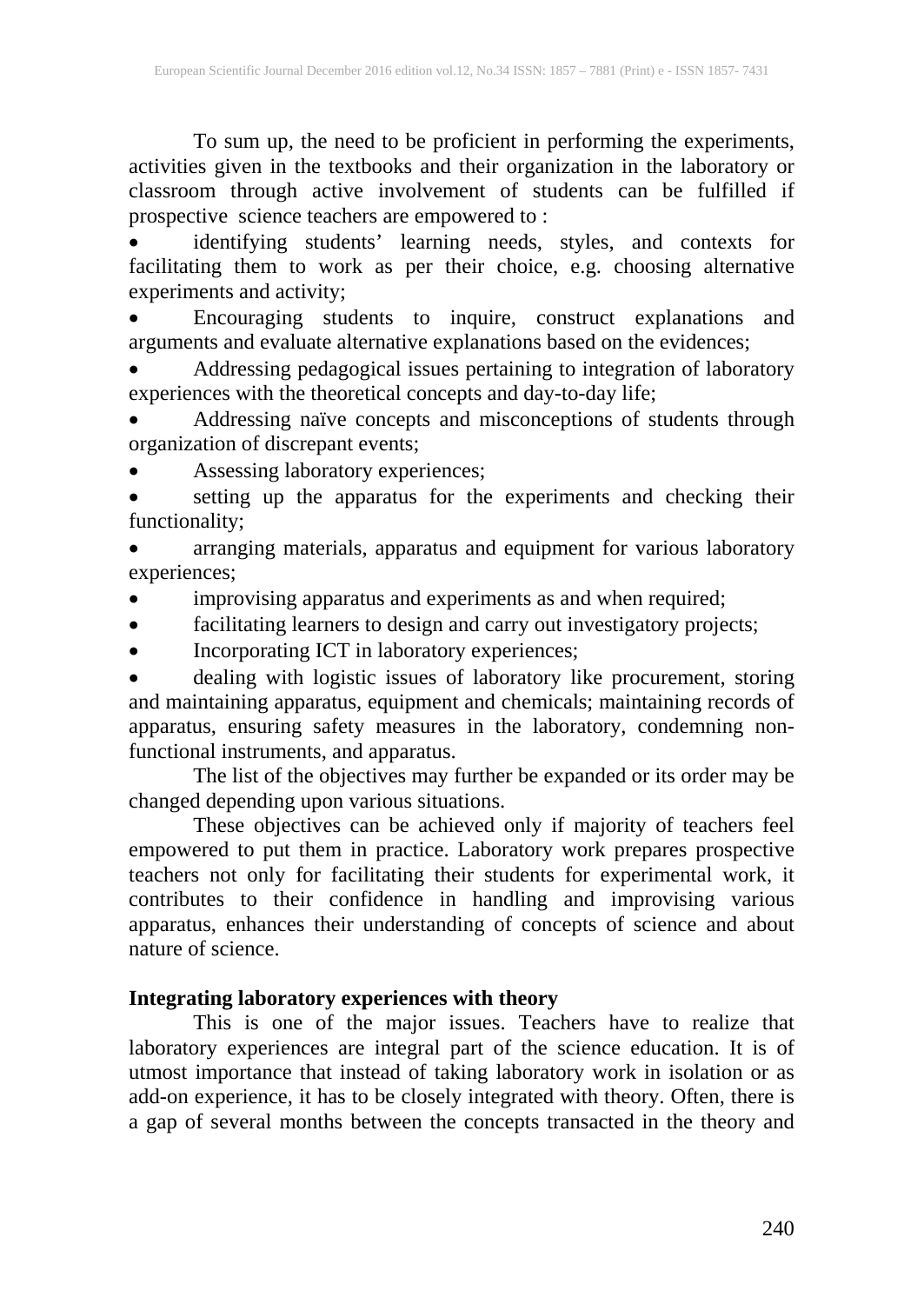experiment carried out on the same concept. There is urgent need of getting rid of this fragmented approach to science education.

Position Paper on teaching of Science (NCERT, 2006) expresses concerns over the gradual decline of practical work and experimentation at secondary and higher secondary stages, even while the concept of activity based teaching is yet to become a living reality in our elementary schools. The often repeated recommendation of integrating experimental work and theory teaching has not been realized because of perceived lack of facilities and trained teachers in most of the schools.

According to the NRC 2006 an integrated laboratory program in a course that is inquiry-based will promote a variety of skills associated with scientific reasoning. These include the ability to:

- identify questions and concepts that guide scientific investigations;
- $\bullet$  design and conduct scientific investigations;
- develop and revise scientific explanations and models;
- recognize and analyze alternative explanations and models; and

• make and defend a scientific argument, including writing, reviewing information, using scientific language appropriately, constructing a reasoned argument, and responding to critical comments.

McDermott et al. (2000) observe that most science departments, including physics, do not take into account the needs of prospective elementary and middle school teachers. Guiding students through the complexity and ambiguity of empirical work, including verification work requires deep knowledge of the specific science concepts and science processes involved in such work (Millar, 2004).How to relate laboratory experiences of students with the science concepts, laws, theories and everyday life situations should be learnt and critically discussed in prospective science teacher education programme as many researchers (Aufschnaiter & Aufschnaiter, 2007; Domin, 2007; Mestre, 2001) have reported that the most frequently cited problems with student learning in science and physics laboratories are lack of meaningful discussion and engagement, with students focusing on completing a list of tasks without necessarily understanding them; and failure to link experimental practice to underlying theory and concepts.

#### **Laboratory work for inquiry or for exercise?**

Performing experiments with a spirit of inquiry and thinking critically about various aspects of the material and apparatus as well as concepts of the experiment can lead students towards meaningful understanding of science. Providing ample opportunities to engage students in investigations in search of their own questions and solution of their own identified problems, through discussion with their teachers, peer groups and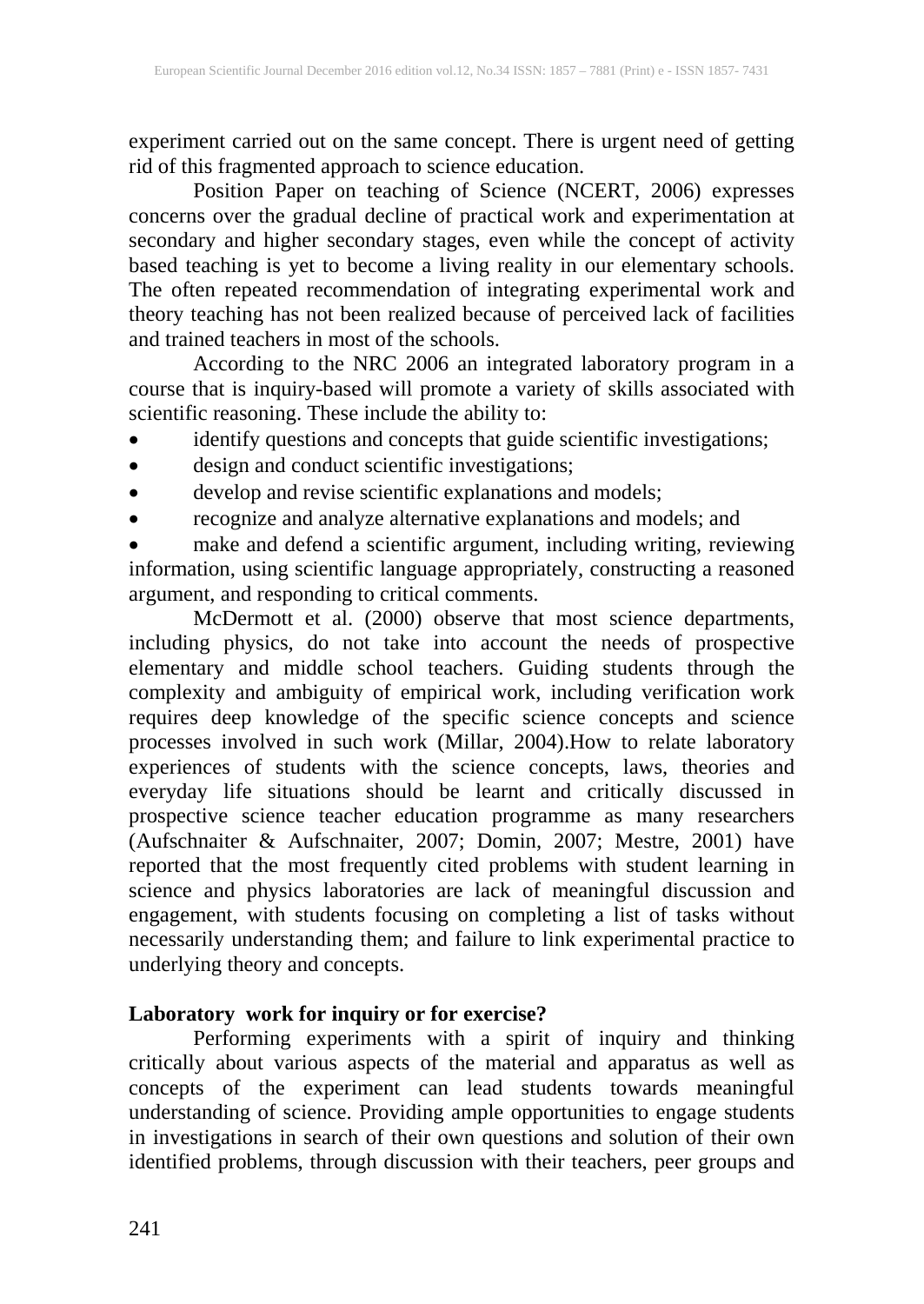interaction with various learning resources is important. Therefore, all stakeholders involved in science education programme need to appreciate that only hands-on experience, without minds-on experience, laboratory work has little pedagogical value. Laboratory experiences need to be structured in a manner that can encourage students to question, critically review, construct explanation and evaluate alternative explanations of the work.

Inquiry-type laboratories have the potential to develop students' abilities and skills such as: posing scientifically oriented questions (Krajcik et al., 2001; Hofstein et al., 2005), forming hypotheses, designing and conducting scientific investigations, formulating and revising scientific explanations, and communicating and defending scientific arguments. Hodson (1993) emphasized that the principal focus of laboratory activities should not be limited to learning specific scientific methods or particular laboratory techniques; instead, students in the laboratory should use the methods and procedures of science to investigate phenomena, solve problems, and pursue inquiry and interests.

Collaborative set up in teaching-learning situation of science fosters inquiry in students. Such set up provides opportunities to generate multiple ideas for discussion and inquiry. Researches has shown that learning is enhanced in a community setting, when students and teachers share norms that value knowledge and participation (Cobb et al., 2001). In collaborative settings students get immediate feedback and motivation, compare their observations and findings with each other. Lazarowitz & Tamir (1994) observe that the scientific discussions held during the laboratory work help to define the misconceptions entertained by the students. Furthermore, laboratory work provides concrete experiences and opportunities for students to face their own misconceptions.

Ünal and Özdemir (2013) argue that Students need to be able to arrive at an understanding of why they do, what they do, and to construct feasible explanations for their experiences, instead of completing a set of prescribed steps presented by another individual.

In order to provide the prospective science teachers sufficient time to initiate, discuss, plan, and carry out various experimental work, block periods can be arranged. Teacher educator should empower them to use and improvise various apparatus as per the needs of activities and experiments and available materials; design innovative projects incorporating their critical review and reflection, and manage the laboratory experiences through collaborative inquiry approach.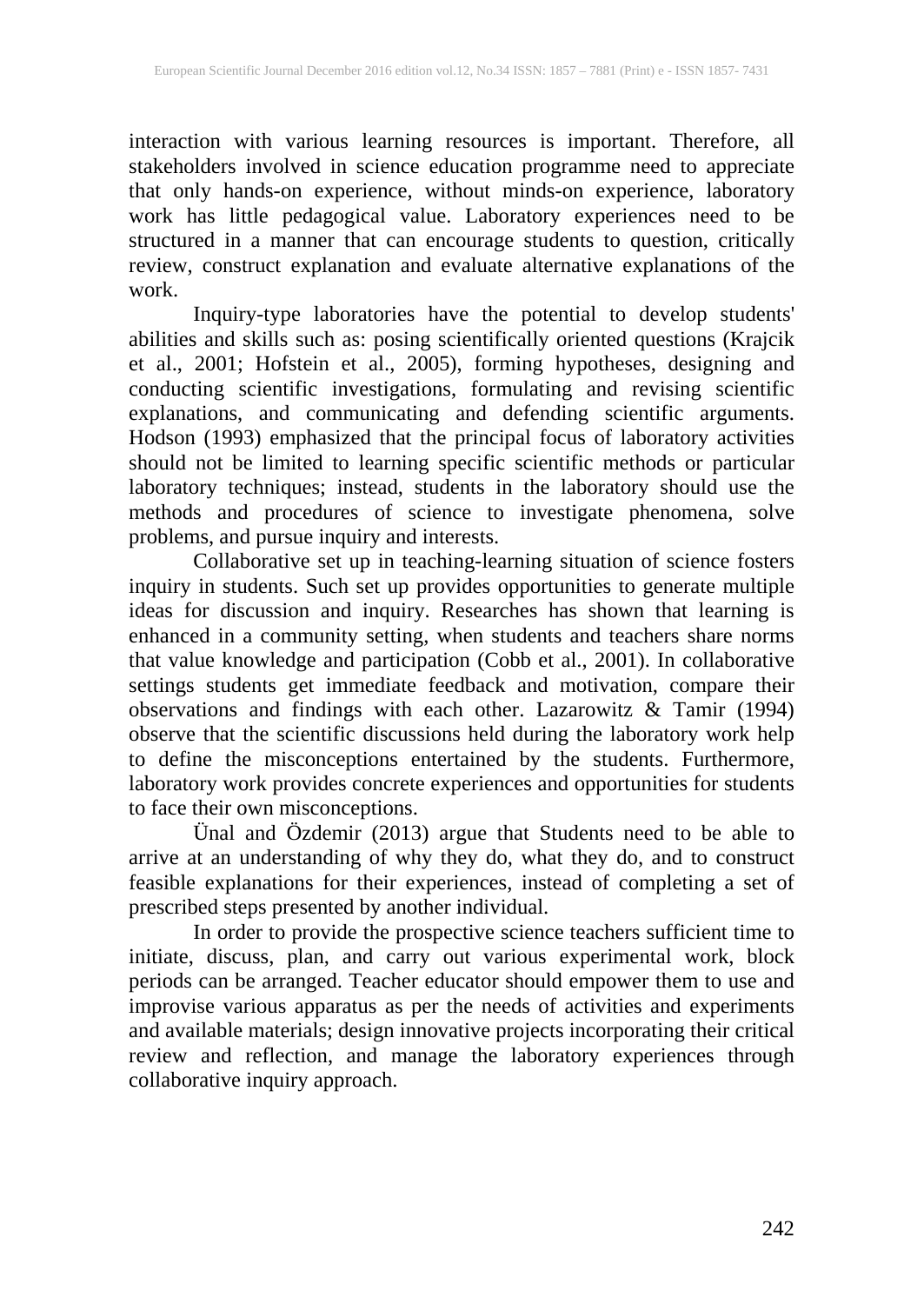#### **Current status of the laboratory work**

Present review of the literature shows that laboratory work in science at many places is being carried out as exercise without engaging students in inquiry. The studies under review also express concern over the current status of laboratory experiences for students and prospective teachers. Kirschner (1992) says, "Years of efforts have produced 'foolproof' experiments when the right answer is certain to emerge for everyone in the class if laboratory instructions are followed." Typical laboratory experiences appear to have little effect on more complex aspects of scientific reasoning, such as the capacity to formulate research questions, design experiments, draw conclusions from observational data, and make inferences (Klopfer, 1990, cited in White, 1996).

As Beisenherz & Dantonio (1991) state " . . . teachers cannot be lectured at, demonstrated to, and asked to regurgitate facts in course after course, semester after semester, and then be expected to teach the processes of science without having experienced them". McDermott et al. (2000) observe, the laboratory courses offered by most physics departments also do not address the needs of teachers. Often the equipment is not available in high schools, and no provision is made for showing teachers how to plan laboratory experiences that utilize simple apparatus. A more serious shortcoming is that experiments are mostly limited to the verification of known principles. Students have little opportunity to start from their observations and go through the reasoning involved in formulating these principles. As a result, it is possible to complete a laboratory course without confronting conceptual issues or understanding the scientific processes.

As Alexis Pokrovsky of UNESCO(cited in Schneegans,2003)puts it, 'How can any country train scientists, let alone promote the national research which is indispensable to development, without experimentation? Even the most practical notions appear abstract to a student who can't put theory into practice. And nothing compensates for the solid grounding in biology, physics and chemistry which experimentation provides. Yet the reality of science teaching is still far from satisfactory', Pokrovsky notes. 'Little or no practical activity is available in many school classrooms and university laboratories. This is particularly so in the developing countries but even in wealthy countries you find virtual substitutes for laboratory experiments, such as computer-based simulations and video sequences. In poor countries, science teachers often have no more than a blackboard to work with.

Ünal and Özdemir (2013) found that in general, laboratories are exercises with a primary focus on the verification of established laws and principles, or on the discovery of objectively knowable facts. In laboratories, students gather data without comprehending the meaning of their actions. The cognitive demand of laboratory tasks is reduced to a minimal level.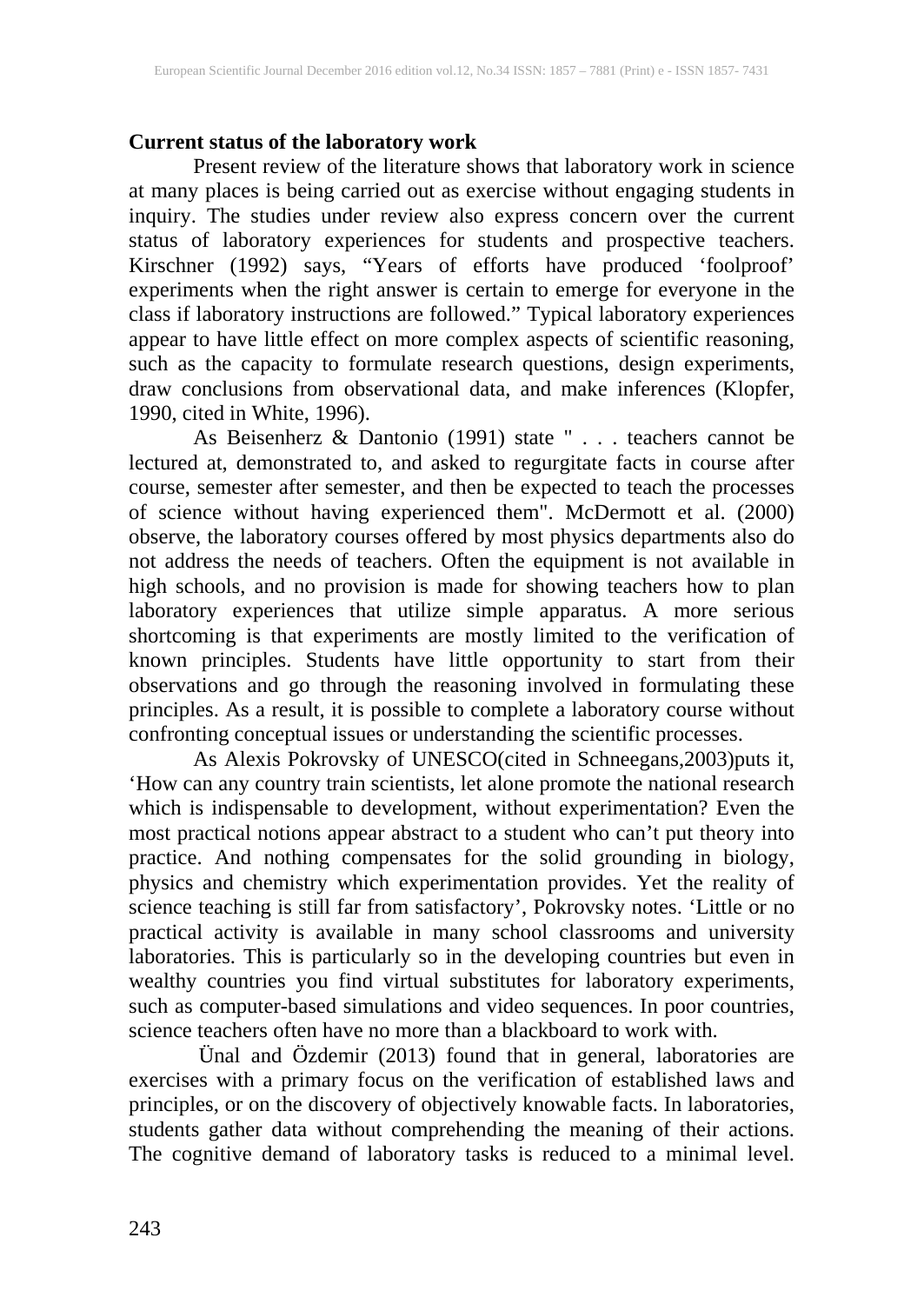Similar findings are reported by Prabha (2013). She visited thirty five schools spread over eight States in India to observe how the laboratory work in Physics is carried out at Higher Secondary Stage (class 11-12).

Cossa, E.F.R. and Uamusse A.A. (2015) in their study in *Mozambique* observed that teachers complained about the length of the Biology and Chemistry syllabuses and recommend a thorough revision if the Ministry of Education wants them to conduct laboratory work in their classes and hence, comply with its aims. The fact that most of the teachers during their initial training did not have laboratory work effectively resulted in the fragility and fear to use any kind of laboratory work.

Students are provided a limited range of laboratory experiences as teachers themselves do not have training for this. Once they start doing job, they have very limited opportunities to acquire proficiency in carrying out laboratory work through integration with theory and incorporation of discussion and inquiry. Asking/framing scientifically testable questions, forming hypothesis, planning investigations, using tools and apparatus, making observations, constructing explanation, evaluating alternative explanations and revisiting the observations in the light of new explanations, arriving at conclusion and justifying and communicating the findings with appropriate evidences are part of laboratory experiences.

Mostly, laboratory work is carried out as ritual work. Most students verify the established scientific knowledge. Generally steps of procedures only are emphasized. Students ask typically procedural questions, rarely discuss conceptual issues. They are rarely provided opportunities for framing scientifically testable questions and engaging in investigations and inquiry in search of their own questions. A prescribed number of experiments are carried out mechanically. Classes are crowded, teachers are overburdened. Students perform experiments and note down the observations without critically thinking why they are using a particular apparatus, a particular method and in some cases they are not even aware with the objective of the experiment. Assessment of laboratory work is another major concern of science education. Whether it is internal or external examination, students are given inflated marks. Ottander and Grelsson (2006) have emphasized that when certain laboratory work is being planned, the goals, instructions and the assessment criteria should be considered holistically.

Duggan, Johnson, and Gott (1996) described the structure of science as substantive and syntactical. The substantive element of conceptual understanding included facts, concepts, laws, theories, and principles. Those were the elements presented in lecture-type science courses. On the other hand, the syntactical structure included the procedural understanding gained from skills and the concepts of evidence. In the context of the latter part Melear (1999) argues that syntactical structure is missing from the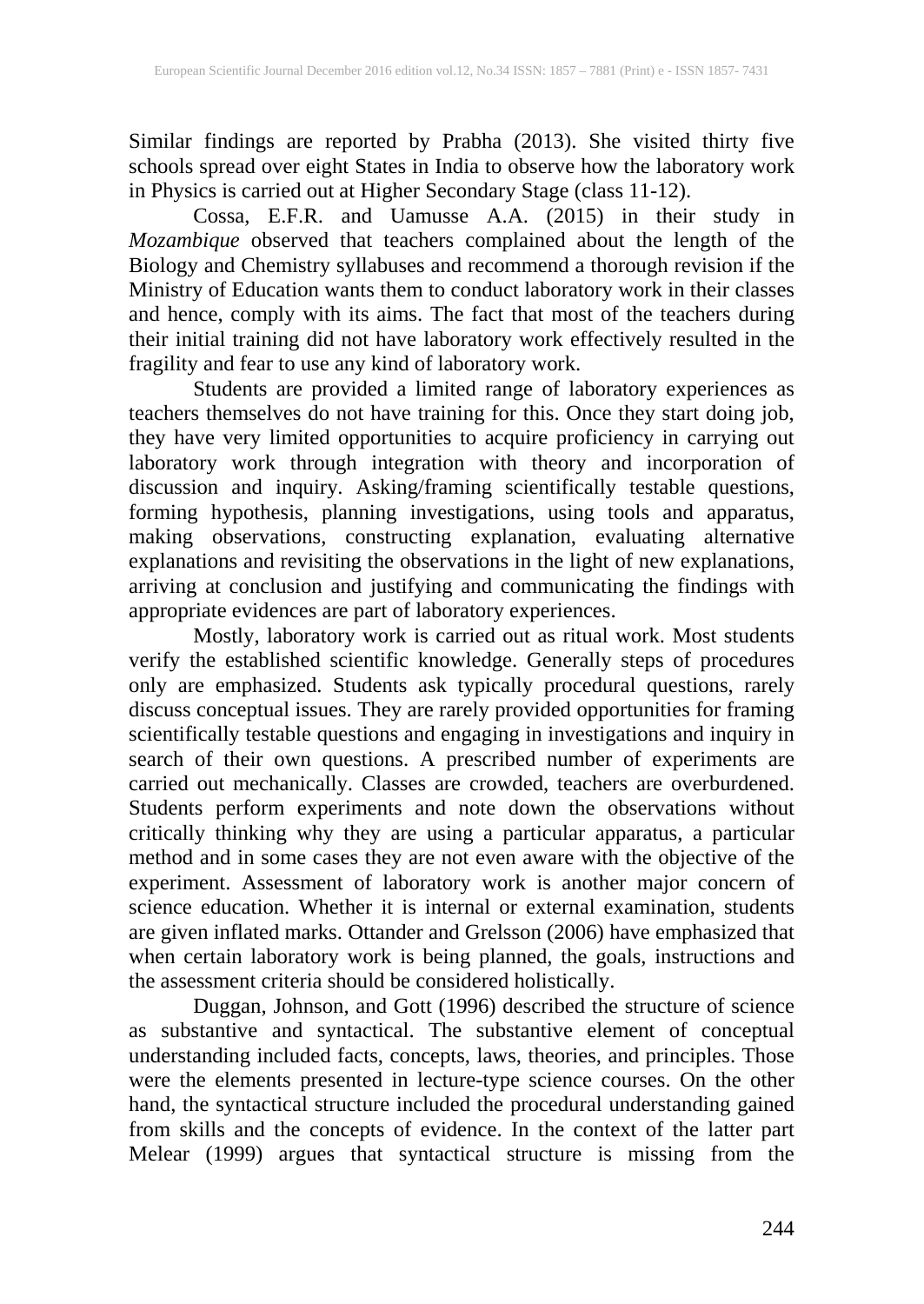systematic preparation of science teachers. Currently, pre-service science teachers are not expected to design experiments or to present evidentiary arguments, as real scientists do, in a systematic way as a part of their teacher preparation. How then can we expect them to teach K-12 students when they themselves have not experienced these skills and concepts of evidence? Hodson (1993) asserted that "the only effective way to learn to do science is by doing science, alongside a skilled and experienced practitioner who can provide on-the-job support, criticism and advice". Beisenherz & Dantonio (1991) state that " … teachers cannot be lectured at, demonstrated to, and asked to regurgitate facts in course after course, semester after semester ,and then be expected to teach the processes of science without having experienced them".

The studies referred above reflect that the current status of laboratory experience of prospective science teacher is a matter of grave concern.

#### **Conclusion**

It is found that all researchers under this study have expressed their concern for the current status of laboratory work for the prospective science teachers. Major issues emerging from the review of literature in this area are–recognizing need and understanding objectives of laboratory work from pedagogical prospective; integrating it with theory and providing laboratory experiences infused with inquiry. In the light of qualitative review of the literature, it is suggested that in our efforts to bring excellence in science education, professional development programme of prospective science teachers should be restructured in such a way that it can empower them to engage students in laboratory work by fostering sprit of inquiry in them.

It is important for the science teacher educators to recognize that prospective science teachers must be better equipped to meet the challenges of facilitating students' construction of scientific knowledge through direct experience of managing and setting up laboratory work and engagement in inquiry. Prospective teachers should be made conversant in integrating laboratory work seamlessly with teaching-learning and infusing with scientific inquiry. This can provide the missing link to excellence in science education. Teacher educators' experiences with laboratory work at various stages of school education are a major concern. They should have a certain minimum experience of teaching science in schools so that they can facilitate prospective science teachers to design learning experiences integrated with a range of laboratory experiences infused with inquiry. This can motivate students to develop interest in science and take up science course in future. Various programmes for capacity building for the teacher educators need to be arranged. Workable techniques of assessment need to be devised for the assessment of laboratory work for effective teaching-learning of science.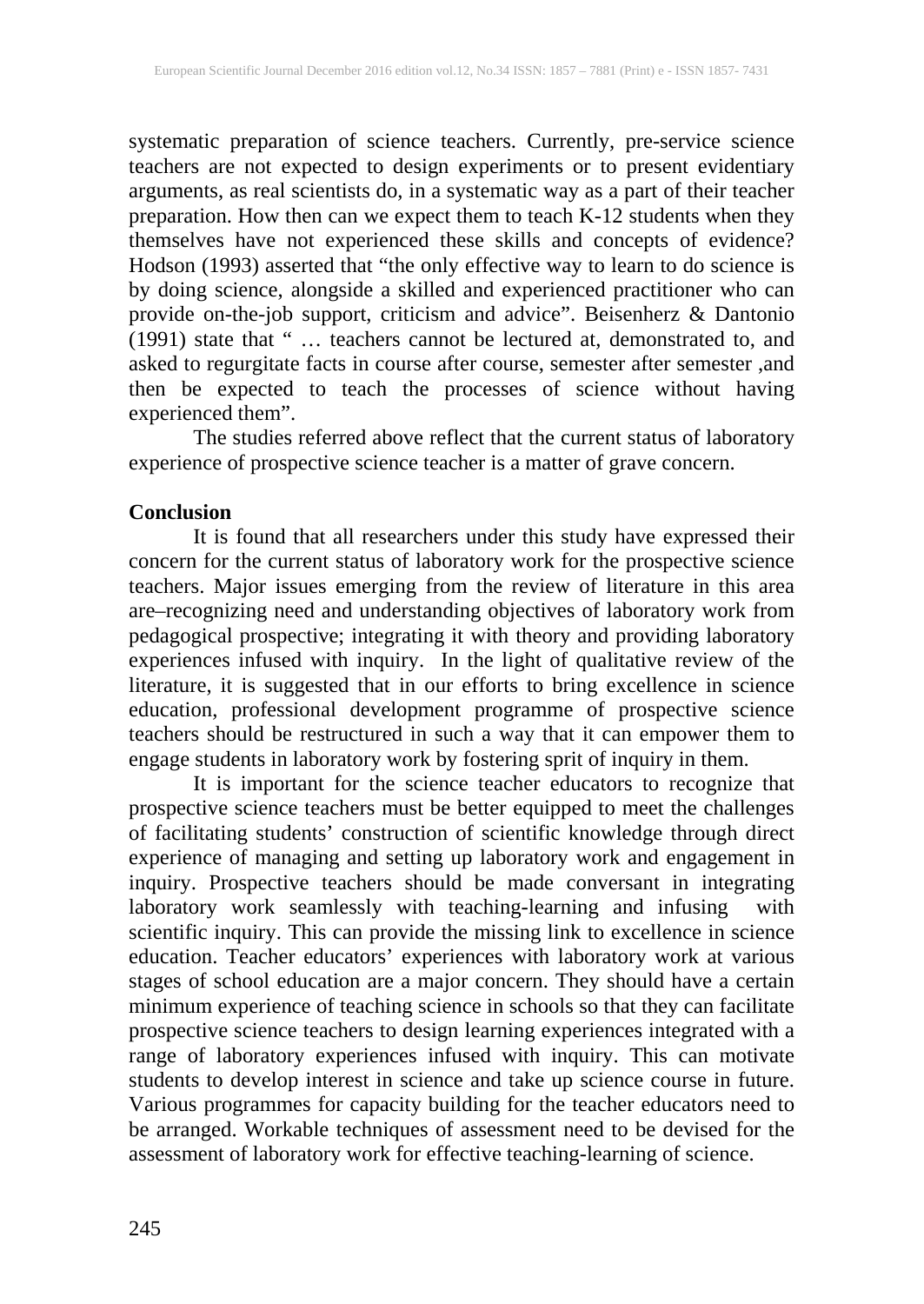The conclusion drawn from this meta-analytical review supports the suggestion of Akarsu (2015) that teacher candidates should be trained better in their laboratory courses in teacher preparation programs. Also, it will be a good idea to revise method courses to be more inclined to include more application activities. Position paper on teaching of science (NCERT, 2006) envisions a complete overhaul of the teacher education system in the country, including modernization of syllabus, development of appropriate laboratories for teacher education in science and a vigorous recruitment of high quality teacher educators.

It goes without saying that the teacher should herself be competent in the area she teaches; she must be familiar with all the aspects of the nature of science; she must have imbibed scientific attitude and spirit of scientific inquiry herself. She can then help her students to retain and further sharpen their sense of inquiry by allowing them to explore their environment and encouraging to ask questions even if sometimes these questions appear trivial, and engaging them in argumentation, supported by evidences and reasoning. By her own enthusiasm for science she can induce the excitement of doing science among students.

And above all, prospective teachers also need to be convinced with the idea that engaging students with the laboratory work and scientific inquiry will make their work easier, i.e. students will learn easily. They should shun away the notion that they would not be able to cover the syllabus, if laboratory work is carried out. Rather, it can provide the teachers with the opportunity to uncover the existing ideas of students that can help them to understand students understanding. Unless prospective teachers realise the need and importance of laboratory experiences in teachinglearning of science, they would neither get convinced nor develop confidence for facilitating such experiences for students.

We need to bring major overhaul in prospective science teacher preparation programme in our effort to achieve excellence in science education.

#### **References:**

- 1. Akarsu, B. (2015). Pre-Service Teachers' Attitudes Towards Lab Applications in Science Teaching, *Journal of European Education*, 5(2), 56-61.
- 2. Aufschnaiter, C., & Aufschnaiter, S. (2007). University students' activities, thinking and learning during laboratory work. *European Journal of Physics*, *28*, 51-60.
- 3. Beisenherz, P.C. & Dantonio, M. (1991). Preparing secondary teachers to study science teaching, *Journal of Science Teacher Education,* 2(2), 40-44.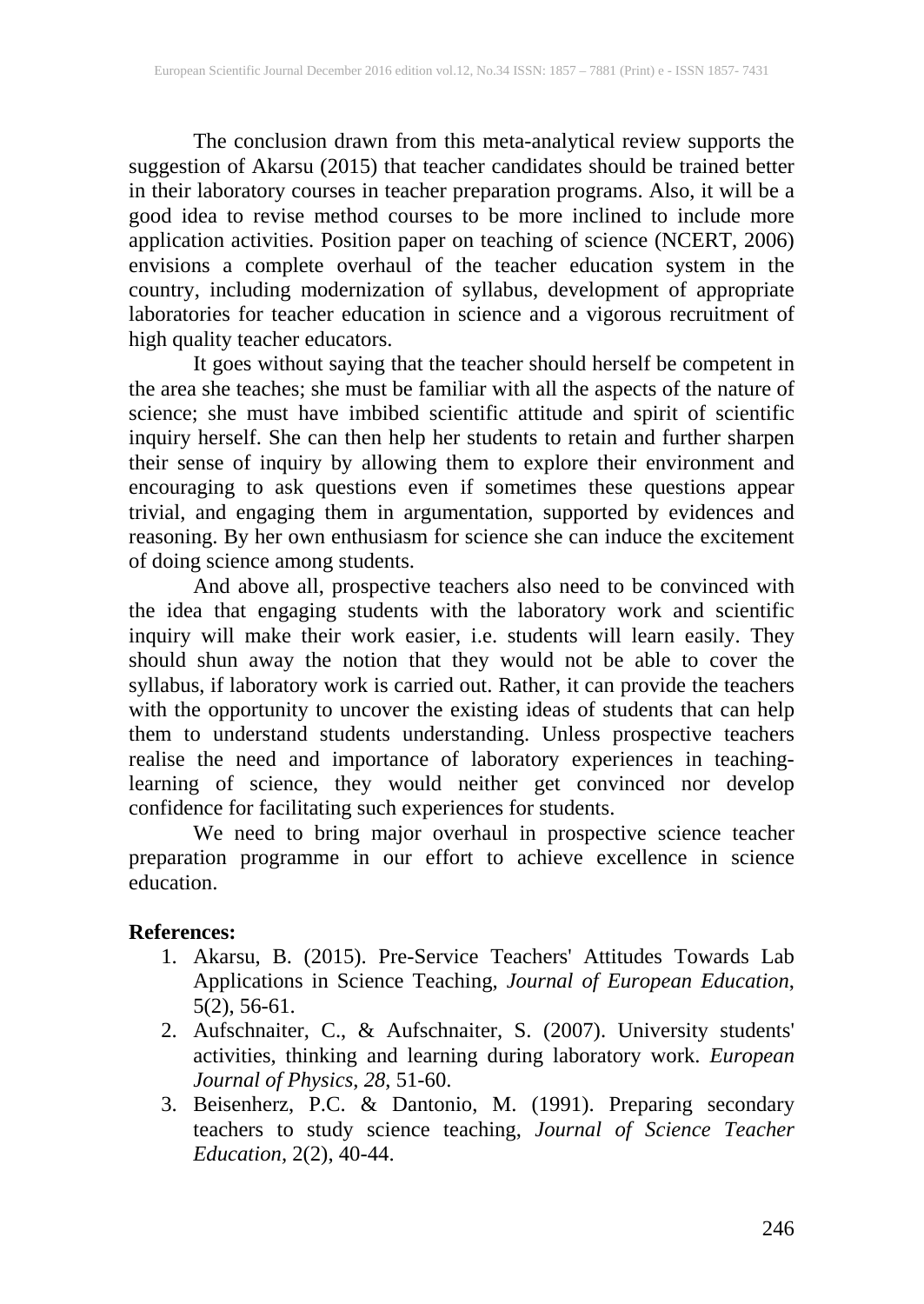- 4. Bransford, J.D., and Schwartz, D.L. (2001). Rethinking transfer: A simple proposal with multiple implications. In A. Iran-Nejad, and P.D. Pearson (Eds.), *Review of research in education* (pp. 61-100). Washington, DC: American Educational Research Association.
- 5. Bektas et al. (2011). Pre-service chemistry teachers' knowledge regarding laboratory equipment and their functions, *Procedia Social and Behavioral Sciences* 15, 510–514.
- 6. Berry, A., Mulhall, P., Gunstone, R., & Loughran, J. (1999). Helping Students Learn from Laboratory Work. *Australian Science Teachers' Journal*, 45(1), 27-31.
- 7. Cox, A. J., & Junkin III, W. F. (2002). Enhanced student learning in the introductory physics laboratory. *Physics Education*, *37*(1), 37-44.
- 8. Cezmi Ünal and Ömer Faruk Özdemir. (2013). A physics laboratory course designed using problem-based learning for prospective physics teachers *European Journal of Science and Mathematics Education,* 29-33.
- 9. Cobb, P., Stephan, M., McClain, K., and Gavemeijer, K. (2001). Participating in classroom mathematical practices, *Journal of the Learning Sciences*,10,113-164.
- 10. Cossa, E.F.R. and Uamusse A.A. (2015). Effects of an In-service Program on Biology and Chemistry Teachers' Perception of the Role of Laboratory Work *Procedia - Social and Behavioral Sciences* 167,  $152 - 160$
- 11. Dillon, Justin. (2008). A *Review of the Research on Practical Work in School Science* (p.62). http:/ www.scoreeducation.org/media/3671/review\_of\_research.pdf July10, 2016.
- 12. Domin, D. S. (2007). Students' perceptions of when conceptual development occurs during laboratory instruction. *Chemistry Education Research and Practice*, 8(2), 140-152.
- 13. Dung, Patricia C. Biology Teacher Training: Preparing Students for Tomorrow) In High- School Biology Today and Tomorrow Rosen, W.G.(ed), National Academic Press, Washington D,C. education (pp. 392-441). Mahwah, NJ: Erlbaum.
- 14. Duggan, S., Johnson, P., & Gott R. (1996). A critical point in investigative work: Defining variables. Journal of research in science teaching, 33,461-474.
- 15. Hodson, D. (1993). Re-thinking old ways: Towards a more critical approach to practical work in school science. *Studies in Science Education*, 22,85-142.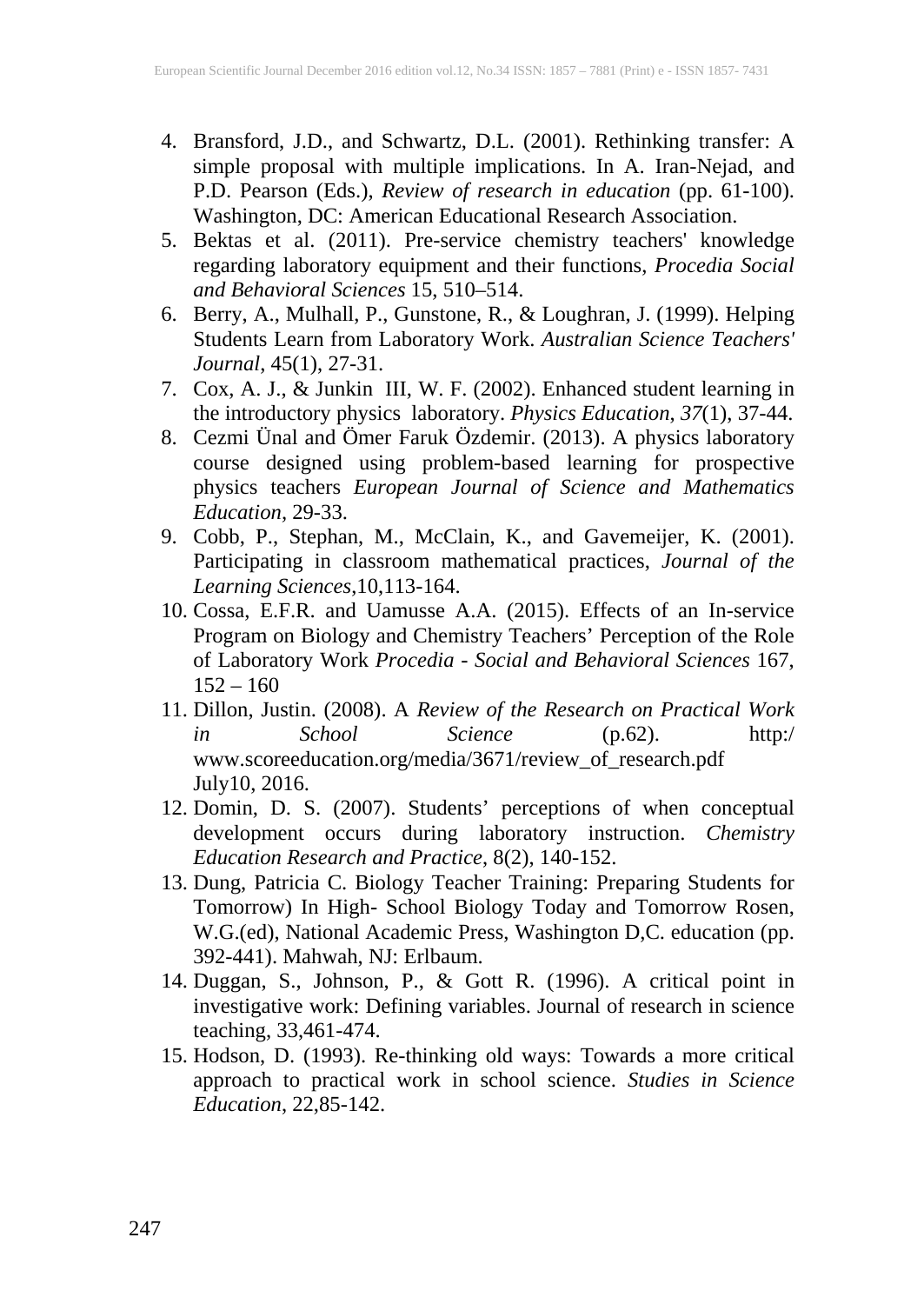- 16. Hofstein, A., & Lunetta, V. N. (2004). The laboratory in science education: Foundations for the twenty-first century. *Science Education,* 88, 28-54
- 17. Hofstein A., Navon O., Kipnis M. and Mamlok-Naaman R. (2005). Developing students' ability to ask more and better questions resulting from inquiry-type chemistry laboratories, *Journal of Research in Science Teaching*, 42, 791-806.
- 18. Jarrett, L, Takacs, GJ and Ferry, B. (2010). Adding value to physics laboratories for pre-service teachers, International *Journal of Innovation in Science and Mathematics Education*, 18(1), 26-42.
- 19. Johnstone, A. H. and Al-Shualili, A. (2001). Learning in the laboratory; some thoughts from the literature, University Chemical Education, 5, 42–50.
- 20. Kang, N.H. & Wallace, C.S. (2005). Secondary science teachers' use of laboratory activities: Linking epistemological beliefs, goals, and practices. *Science Education*, 89(1), 140–165.
- 21. Kirschner, P. (1992). Epistomology, practical work and academic skills in science education, *Science Education*, 1,273-299.
- 22. Klopfer,L.E.(1990). Learning scientific *enquiry in the student laboratory. In E. Hegarty –Hazel (Ed.), The student laboratory and the science curriculum (pp.95-118). London, England:Routledge.*
- 23. Kolb, A.Y. and Kolb, D. A. (2005). Learning styles and learning spaces: Enhancing experiential learning in higher education, Academy of Management Learning & Education, 4, 193.
- 24. Krajcik J., Mamlok R. and Hug B. (2001). Modern content and the enterprise of science: science education in the 20th century. In: L. Corno (Ed.). Education across a century: the centennial volume (pp. 205-238). Chicago, Illinois: National Society for the Study of Education (NSSE).
- 25. Lazarowitz, R. & Tamir, P. (1994). Research on using laboratory instruction in science. In D.L. Gabel (Ed.), *Handbook of research on science teaching and learning* (pp. 94–128). New York: Macmillan.
- 26. Lemke, J. (1990). Talking science: Language, learning, and values. Norwood, NJ: Ablex.
- 27. Lunetta, V. N., Hofstein, A., & Clough, M. P. (2007). Learning and teaching in the school science laboratory: An analysis of research, theory, and practice. In S. K. Abell & N. G. Lederman (Eds.), *Handbook of research on science education* (pp. 392-441). Mahwah, NJ: Erlbaum.
- 28. McDermott, L. C., & Shaffer P., S. and Constantinou, C.P. (2000). Preparing Teachers to Teach Physics and Physical Science by Inquiry, *Physics Education* 35(6), pp411-416 .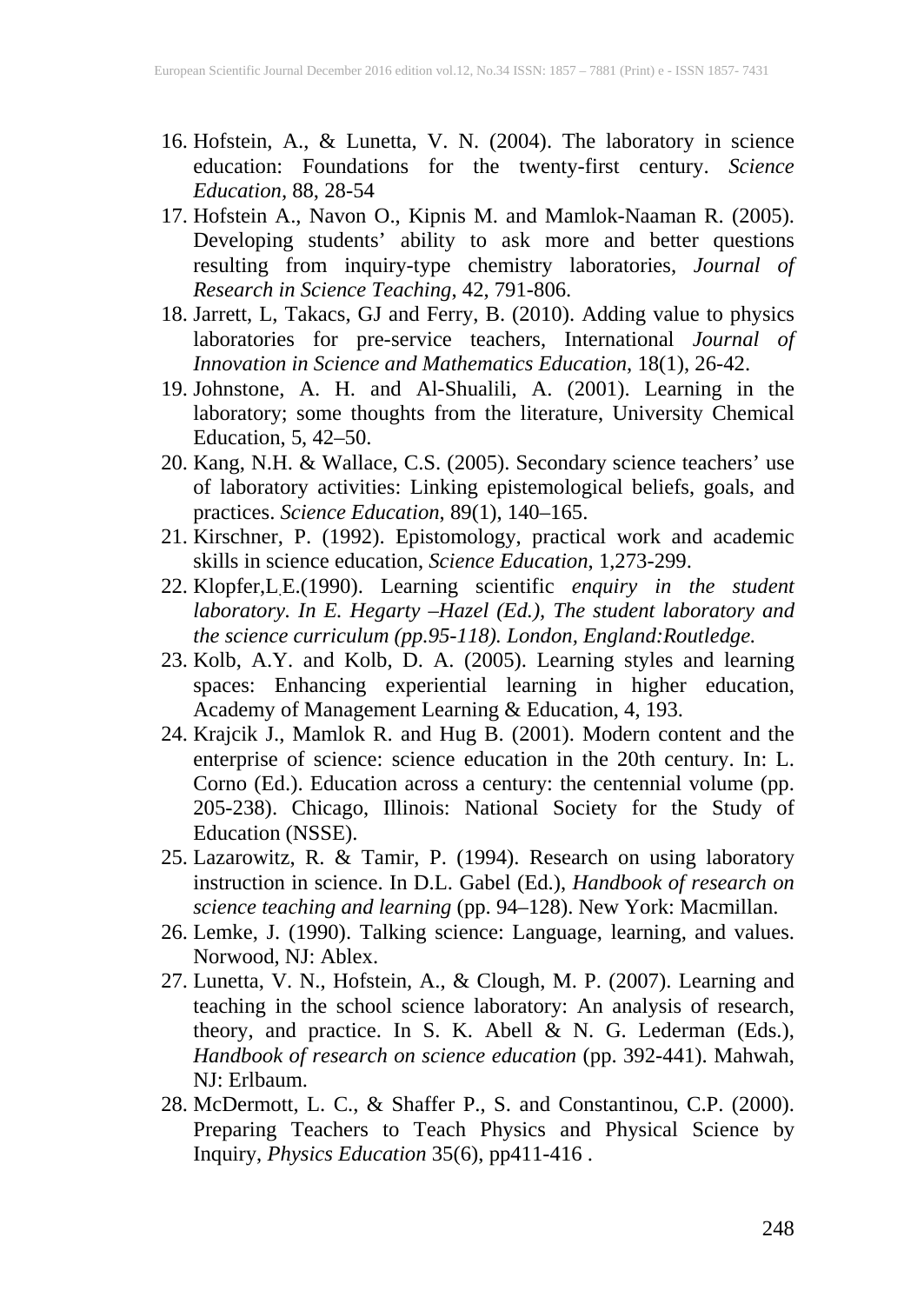- 29. Melear C.,T. (1999). Middle and secondary science teacher opinions about working in scientists laboratories during pre service preparation, *Electronic Journal of Science Education*,4(2).1-7.
- 30. Mestre, J. P. (2001). Implications of research on learning for the education of prospective science and physics teachers. *Physics Education*, 36(1), 44-51.
- 31. Millar, R. (2004). *The role of practical work in the teaching and learning of science*. Paper prepared for the Committee on High School Science Laboratories: Role and Vision. National Academy of Sciences, Washington DC. York: University of York.
- 32. National Research Council. (2006). America's Lab Report: Investigations in High School Science. Committee on High School Science Laboratories: Role and Vision, S.R. Singer, M.L. Hilton, and H.A. Schweingruber, Editors. Board on Science Education, Centre for Education. Division of Behavioral and Social Sciences and Education. Washington, DC: The National Academies Press. pp75- 113.
- 33. NCERT. (2006). Position paper of national focus group on teaching of science. New Delhi: National Council of Educational Research and Training.
- 34. NCERT. (2013). Pedagogy of science: Physical science, Textbook for B.Ed (pp 279-283). New Delhi: National Council of Educational Research and Training.
- 35. Nivalainen, V., Asikainen, M.A. and Hirvonen P.E. (2013). Pre service Teachers' objectives and their experience of practical work *Physics . Review Special-Topics, Physics Education . Research.* 9, 1- 17
- 36. Ottander, C. & Grelsson, G. (2006). Laboratory work: the teachers' perspective. *Journal of Biological Education*, 40(3), 113–118.
- 37. Prabha, S. (2013). A study of physics curriculum at higher secondary stage. Unpublished project report. New Delhi: National Council of educational Research and Training.
- 38. Roth, W. M. (1994). Experimenting in a constructivist high school physics laboratory. *Journal of Research in Science Teaching*, 31, 197–223.
- 39. Sa´nchez G. and Valca´rcel, M.V. (1999). Science teachers' views and practices in planning for teaching, *Journal of Research in Science Teaching*, 36, 493.
- 40. Schneegans, Susan. (2003). Practical laboratory work To be or not to be? A World of SCIENCE, 1(2), 14-15.